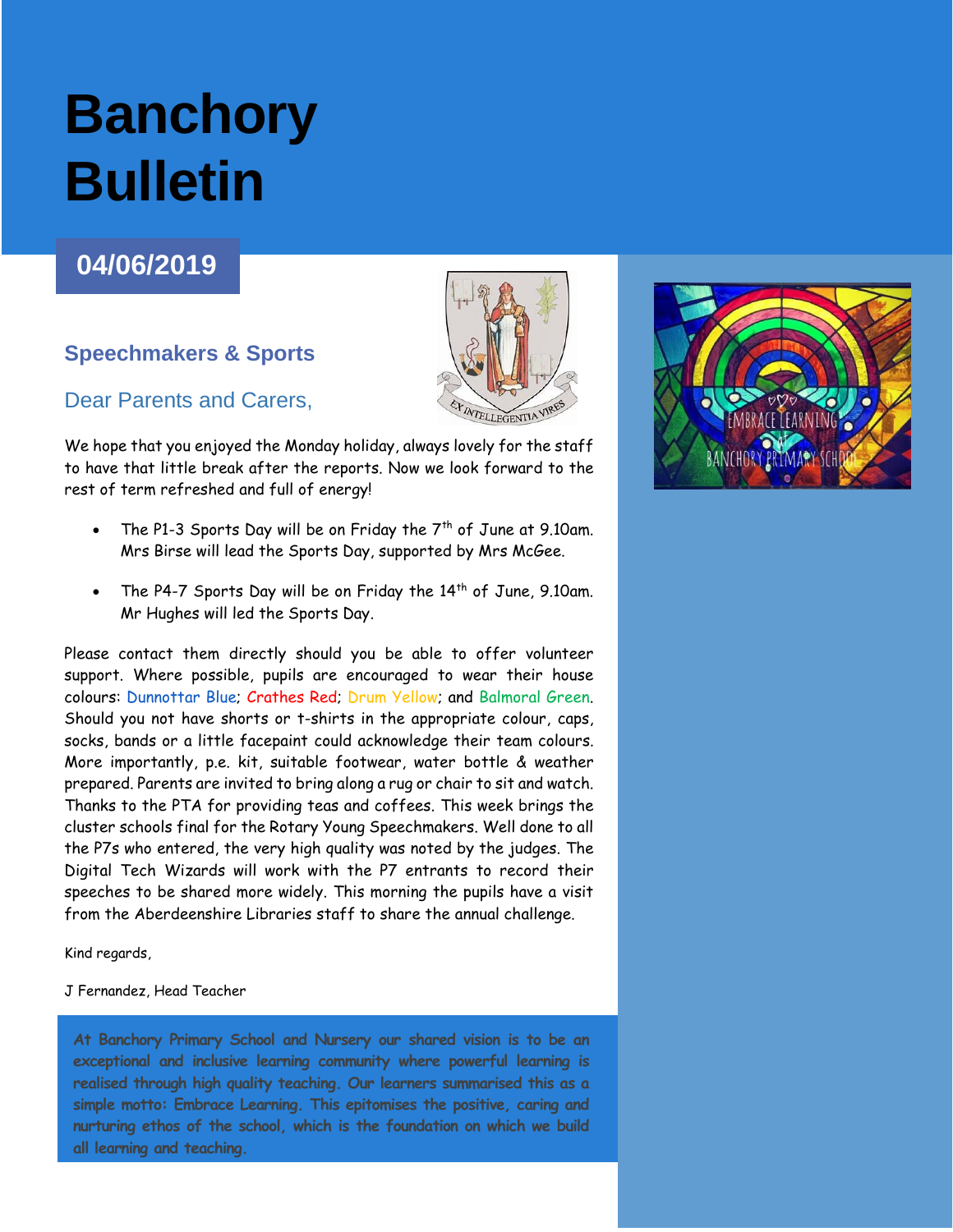# **What have we been learning?**

### News from across the school…

This week in **P1D** we are continuing to learn about measuring. We have had lots of fun using small objects from around the class, for example paper clips, dominoes and counters to measure Classroom items. Our next step will be to learn how to accurately read rulers and measuring tapes. For our Writing at 'Drawing Club' we have had stimulus through a lovely story about a little boy who goes on an adventure with his Grandad. He doesn't think he will have very much fun but then his Grandad transports him into the world of make believe. Children created a vehicle in which they would go on an adventure, then drew and wrote about where their adventure would take them to and what would happen when they got there. We had ideas ranging from submarines travelling to coral reefs, rockets blasting off to planet Saturn and ships voyaging to desert islands.

This week **P1/2** have enjoyed observing what happens to our broad beans when they begin to grow and have been amazed at how quickly our grass is growing too. We have also been learning about capacity; discussing which containers can hold more/less and estimating how much water the containers can hold. On Thursday we worked very carefully to create our design for our printing template and had fun creating our printed pictures.



This week Primary **4D** have been looking at 'Time' in maths and we started by playing games to see how much everyone remembered. We have been using the Literacy Shed website as part of our Big Writing lessons and used a video called 'The Lighthouse'. After watching, each table created a word bank which came in very useful and helped to inspire some fantastic vocabulary.

As part of our Science we found about Food Chains and managed to create some of our own with information we had researched using the laptops and iPads.



The **Film and Animation club** met for the first time this week, the children enthusiastically investigated the Stickbot, Stop Motion and DoInk Green screen apps. They began creating their own little animations, we look forward to being able to share these with you in the future. Code Club have enjoyed investigating Scratch, the younger children took time to log on to GLOW and use the Google Classroom for the first time. The P4/5 children have started working on module 1 of the Scratch courses. The P6 children started looking at the Python resources, and used the Sphero robots to play football!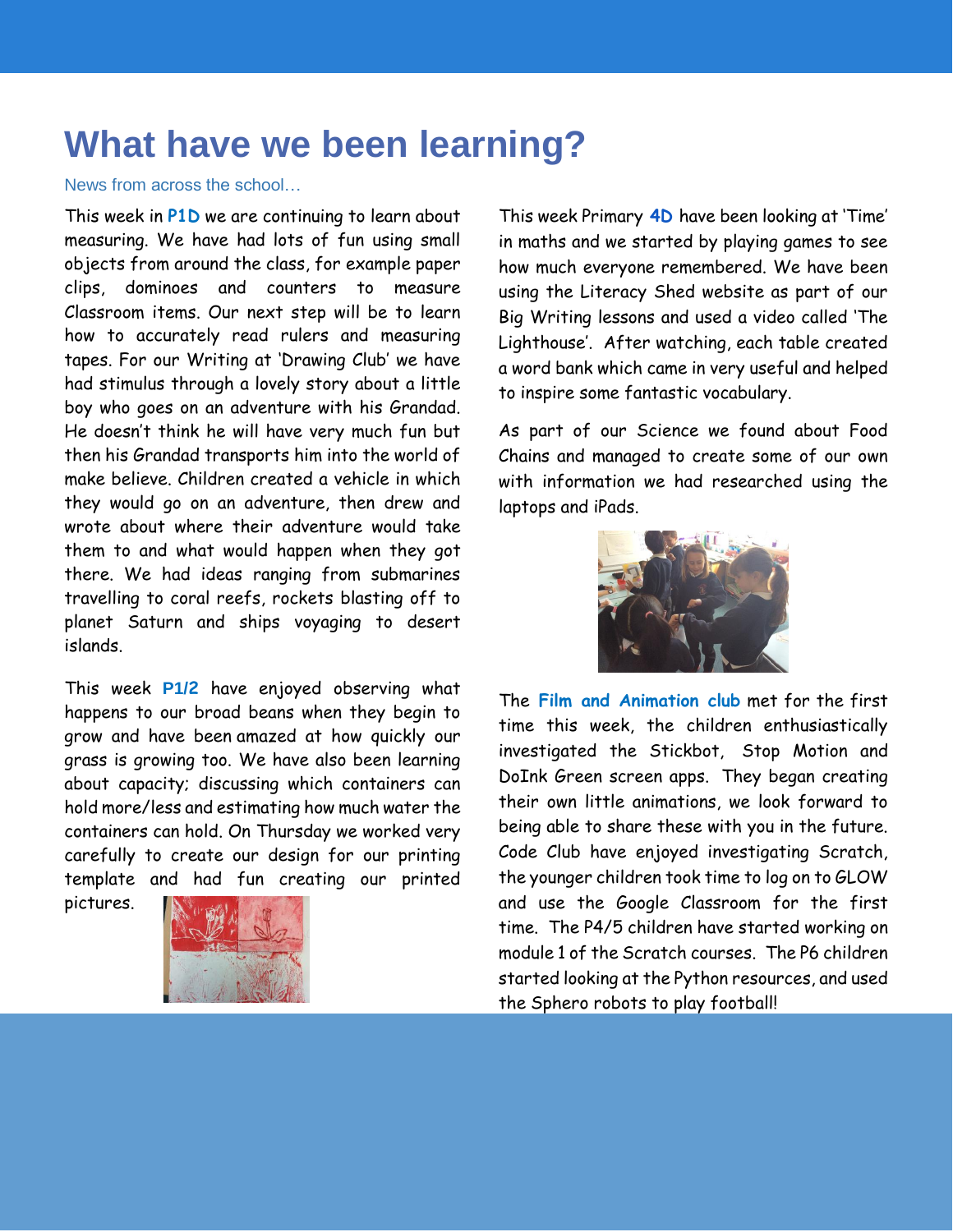**P1S** have had a fantastic time in PE this week on the large apparatus developing their movement skills and improving body control. We read the book, 'Have you filled a bucket today?' Pupils shared things that they can do to fill someone's bucket to make them feel happy. During the week, children shared experiences when they felt their bucket was being emptied and filled. We have also been talking about emotions and how to recognise what emotion someone is feeling. P1S finished the week by sharing something they had completed on their kindness grid which was part of their homework. In numeracy, children have been learning how to measure length using a variety of non-standard units as well as continuing to measure the height of our sunflowers using centimetres. We have also been looking at different strategies to solve subtraction problems. During play, we have seen children build their own slide from loose parts, make a variety of dens using different materials, explore how to use a hammer to remove nails, make superhero capes and as always build a huge variety of models!

**P7D** This week, we have been writing about the impact man - and in particularly - plastics have on our oceans. We are also trying to think of possible solutions, as it will greatly affect our futures! We have also been creating scale drawings of the school using a 1cm:1m scale. We still had to stick large pieces of paper together to fit it all in! We're starting to learn about the relationship between speed, distance and time.

**P2/3 Well done! What a brilliant 'Sharing Our Learning' assembly.** 

**P7S** We've learnt so much this term I don't know where to start. We've all recovered from our adventure at Dalguise and have started to get back into our normal routine. Since Dalguise we've started to learn about Brexit and the European Union. We have had various academy visits including the Science day where we learnt about the different Sciences of chemistry, biology and physics. In art we have been focusing on the Fibonacci sequence, the colour wheel and sketching. In P6 we found out which kind of learner we were, we repeated this quiz this term to see if anything had changed! I was 40% Audio, 25% Visual and 35 % kinesthetic, I used to be a visual learner now I am more kinesthetic!

All change :) by Natania Beverley, P7S

### **House Captains**

### **This week's target:**

Be the best you can be…

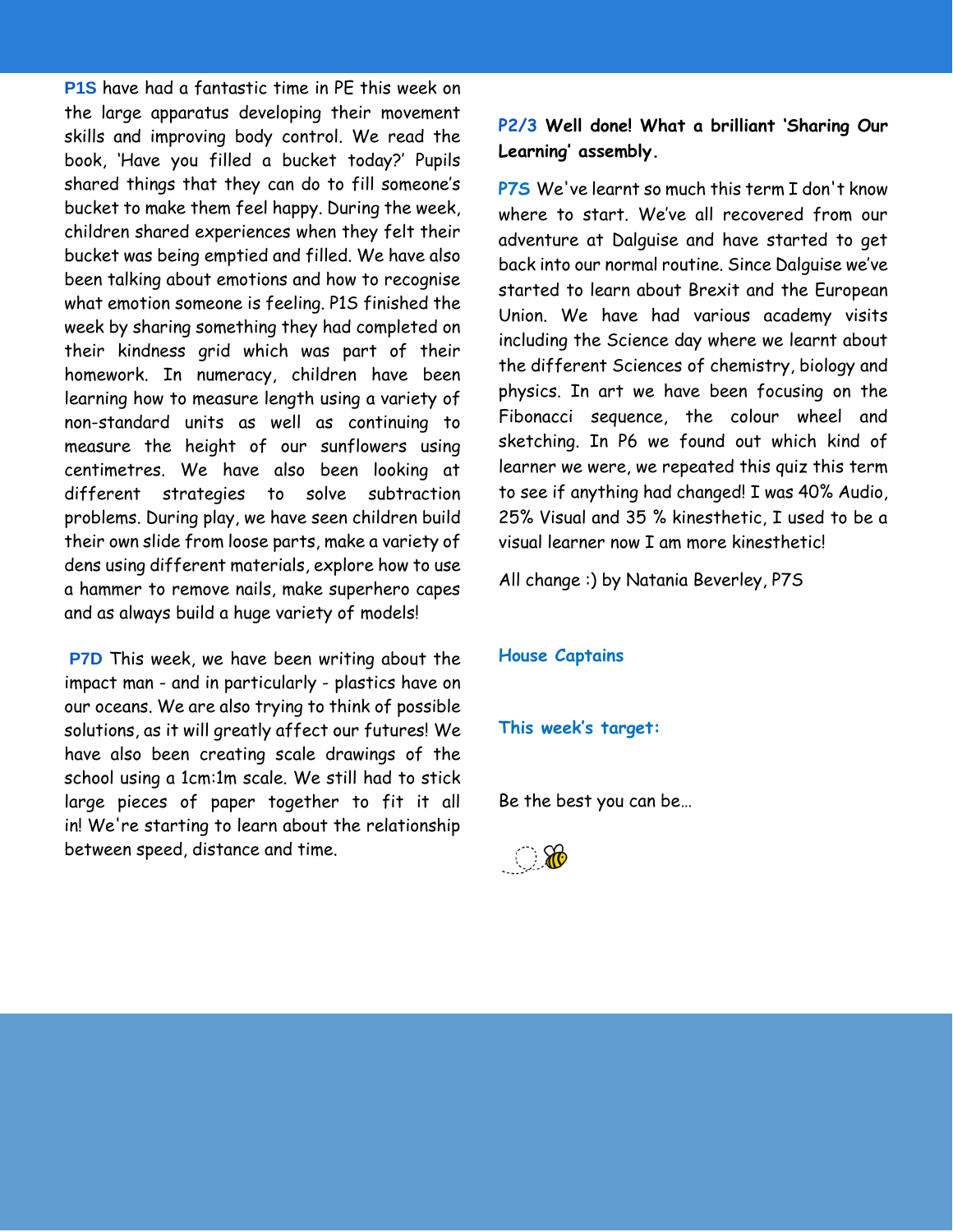### **Mrs Kellett's news:**

This week a group of children used the story 'Lost for Words' to think about different people having different strengths and then thinking about what they are good at. They were also learning to share resources with each other using a giant cardboard box! At Forest School, pupils were learning new skills and taking responsibility of using a knife to whittle. The pupils all showed real perseverance and felt a great sense of achievement - fantastic for their self-esteem!





**The Charities Pupil Participation Group** selected the WWF & Dogs Trust charities to raise funds for this year.

The group chose to hold a pyjama or onesie day as they thought this would be simple & fun. This day will be Friday 21st June 2019.

They felt that we had supported several "people charities" & were keen to choose an international & a national animal charity to share the money between.

Children can bring a change of clothes or footwear if you prefer in exchange for a small donation to the above charities.

This is not compulsory but any donations would be very welcome. The Charities Group will collect the money on the day.

Thank you for your ongoing support.

Best wishes, Miss Green (p7D)